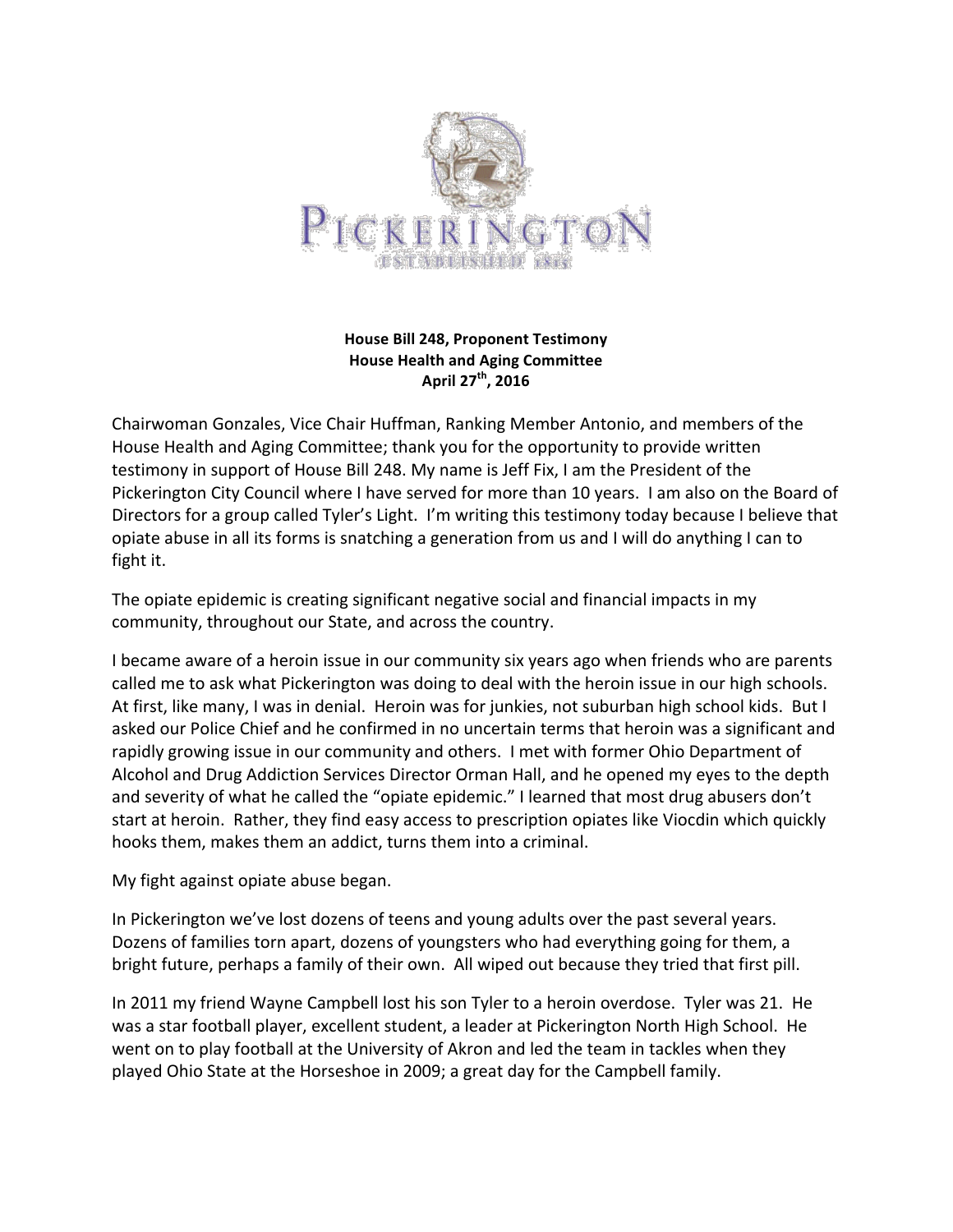Later Tyler sustained a shoulder injury playing football, had surgery, and was prescribed Vicodin to address his pain. He became addicted to Vicodin and when his prescriptions ran out he needed to get more. He would do anything to get his hands on it. It literally and figuratively turned him into a different person. He was introduced to Oxy Cotton, and eventually to heroin. His parents did everything they could to save him. Two days after leaving a rehab program for the last time; and only two short years from that great day at Ohio Stadium, Tyler Campbell died of a heroin overdose.

In heroic fashion, the Campbell family chose not to bury their grief and anger. Rather, they founded Tyler's Light and have dedicated their lives to try to spare other families the pain they suffer with every day. Mr. Campbell has now spoken to over 60,000 students in Ohio and six other states and has been featured on shows like HBO's Real Sports and soon on 60 Minutes; and in the USA Today newspaper. His message is getting through; but in our Board Meetings we refer to this as "spitting in the ocean." You see the epidemic is so vast, moves so quickly, and is so hard to shake, that there is truly no way we can reach enough kids with a message of prevention to stop this scourge.

## WE HAVE TO DO MORE.

In January of 2012 we heard the tragic news that my good friend and fellow Council Member Heidi Riggs had lost her beautiful 20 year old daughter Marin to a heroin overdose. I had watched this girl grow up, seen her on the Pickerington Central Golf Team, and on the parade float as "Miss Teen Pickerington." She was a wonderful kid and now she's gone and her parents will never recover.

You see that is a part of the social cost of this epidemic. It's the families, the school communities, the neighborhoods that are all suffering with the losses. Go to Bishop Watterson High School today and you will witness a school community in strife over the recent loss of a three-star athlete  $-$  a great kid who died of a heroin overdose this summer. That entire school community is reeling today, searching for answers. An entire school full of kids is asking themselves what they should have done differently to try to save their friend and classmate. They will carry the guilt of not having done enough for the rest of their lives.

My generation of parents is scared to death that their son or daughter will be snatched into a life of addiction, crime, and a horrible, preventable death. I have a 20-year old daughter and a 17-year old son. I live every day with the fear that they may be next. They are good kids, we've raised them well. They are good students, leaders in their classes, hardworking, courteous. I'm proud of them. And I'm scared to death. Their generation is being decimated by this epidemic.

So the social impact is real, it's significant, it's long lasting, and it's immeasurable.

## WE HAVE TO DO MORE.

From a business perspective this epidemic has significant costs as well. I work for a distribution company who has a fleet of 25 trucks that cross the state every day. I can tell you that five years ago finding warehouse help and truck drivers was not an issue. We had plenty of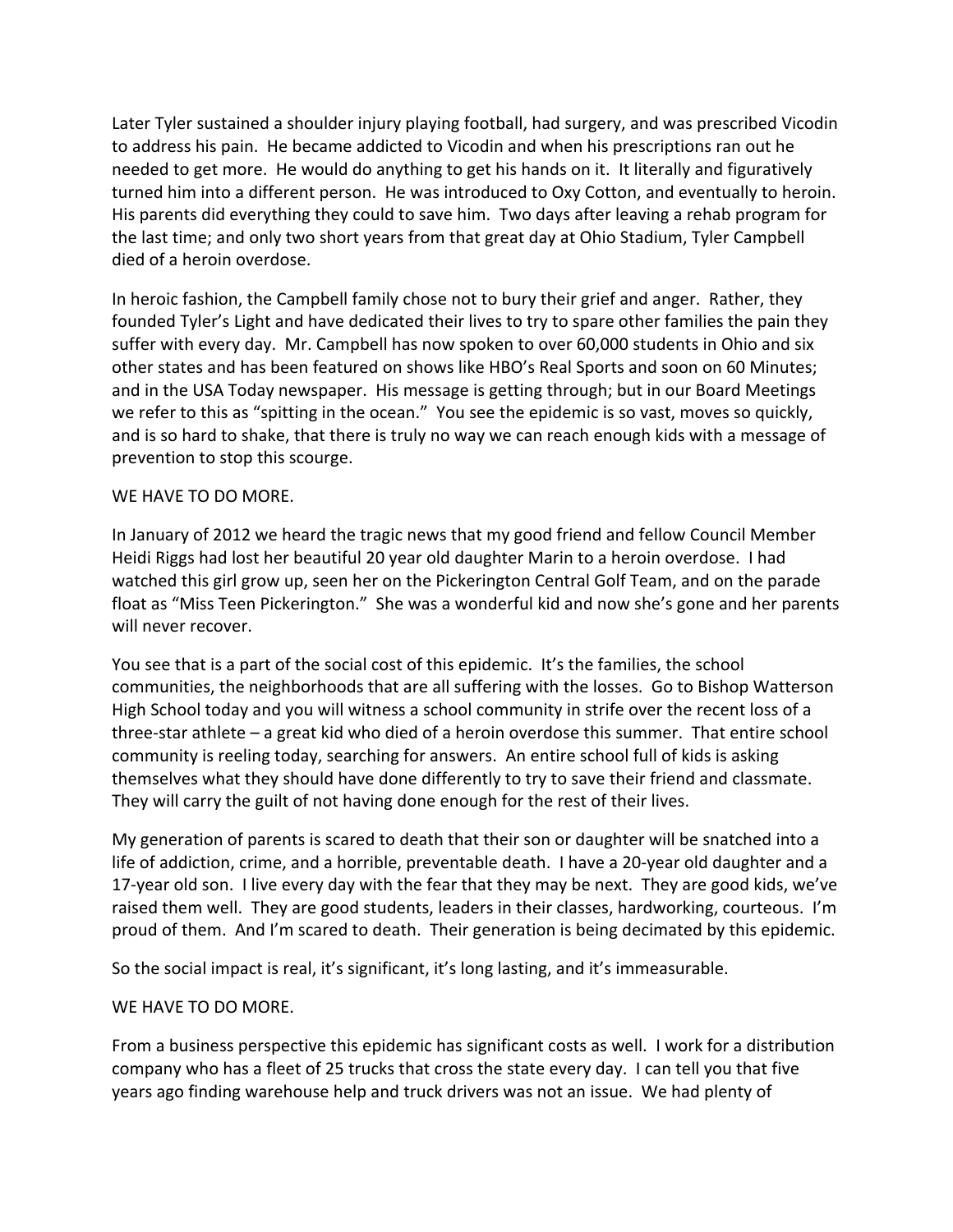qualified applicants and a strong, steady staff. Today we struggle to find good help. You see we have a drug testing policy at my company and if you can't pass a drug test, you can't come to work for us. Today three of every five applicants we see can't pass a drug test, and these are just the applicants we see. Our number of applications is down significantly we feel – in large part – because it is known that we do test for drugs. We struggle to keep help as we apply random drug tests throughout our organization. The true cost of the opiate epidemic on just MY business is in the tens of thousands of dollars every year. Multiply that by the hundreds of businesses like mine who rely on hourly skilled and unskilled labor and you can see how significant the financial impact of this issue is. In Fairfield County we have companies that are begging our local governments to help them find skilled labor. They have dozens of jobs left unfilled because they can't find a labor pool that can pass a drug test.

So this issue not only carries a real cost in how it impacts companies like mine, it has the opportunity cost of the well-paying jobs left unfilled.

## WE HAVE TO DO MORE

Finally there is the cost to my government and hundreds of other local governments just like it across the State of Ohio.

Crime is up 23% in Pickerington over last year. 23%!! This includes a rise not only in actual heroin and opiate prescription arrests, but also an increase in arrests directly related to opiate use such as petty thefts, shoplifting and motor vehicle break ins.

Our Police Commanders tell me that an addict can easily have a \$150-\$200/day habit. Since most addicts are not employed, they resort to theft, and pawning of the stolen items to sustain their addiction.

In Pickerington we have 20,000 residents. We have a \$7 million budget. Two years ago, in addition to the deployment of our K-9 unit, we added one full time officer and last year one part time officer to the force **JUST TO FIGHT OPIATE RELATED CRIME**. In this year's budget process our Police Chief is asking for **six** more police officers at an estimated cost of \$700,000 to turn the tide on this increase.

Overall this will cost our taxpayers nearly 1 million dollars (14% of the current budget  $-14\%$ !!) and those are just ADDITIONAL police forces needed.

To pay for this we've foregone the paving roads that need it badly, will not add on to infrastructure that is straining with  $age - our Council$  is being forced to make cuts in other areas of our budget to pay for the opiate epidemic and ours is just one example of hundreds of local governments across the state - struggling financially with this issue.

Pickerington participates in the Fairfield/Hocking County Major Crime Unit. From them we know that roughly 70% of all the crimes that they have worked on over the past four years have been opiate related. 70%!!

WE HAVE TO DO MORE